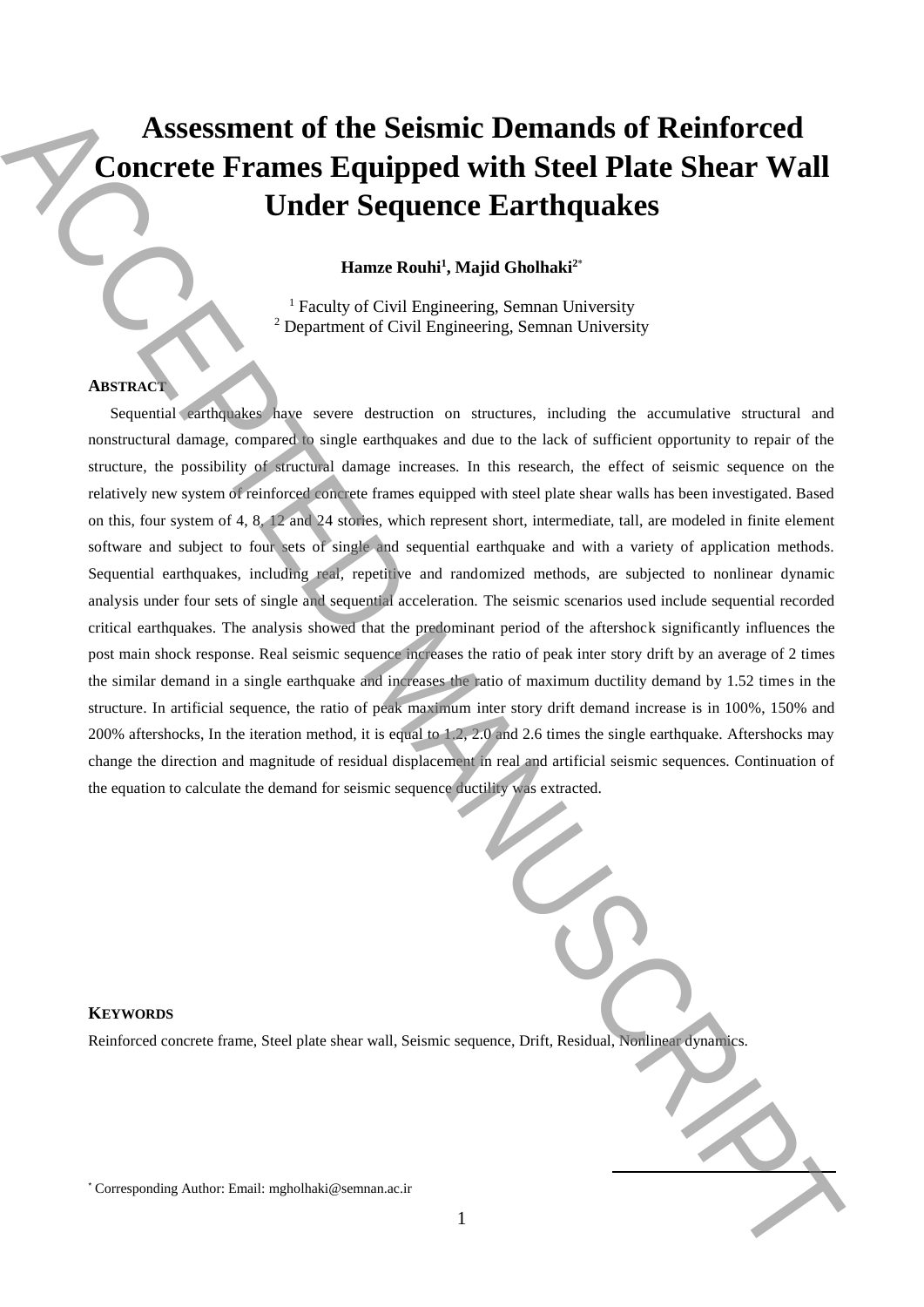### **1. Introduction**

Because aftershocks usually occur shortly after the main earthquake, and some of these aftershocks cause damage to the structure with a destructive force equal to that of the main earthquake, strengthening the damaged structure of the main earthquake in this short time interval is not possible and in order to reduce the level of hazards, it is necessary to evaluate the performance of the damaged structure in general under the main earthquake and aftershocks [1]. It is necessary to study the performance of structures during an earthquake and determine the capacity required to resisting possible aftershocks in response to the structure and the possibility of collapse of the building. Research in recent years has shown that the occurrence of aftershocks can significantly increase the demand for ductility of structures and lead to an increase in earthquake risk [2]. Recently, the reinforced concrete frame equipped with steel plate shear wall has been proposed as a new system against lateral loads [3]. The effect of sequence earthquakes (near and far field) on this system has not been studied. In this research the effects of aftershocks on the response of the reinforced concrete frame equipped with steel plate shear wall and residual displacement is studied. For this purpose, a number of sequence real and artificial records of far and near field, including the main earthquake and aftershock records have been used. Effect of main shocks and aftershocks of real and artificial earthquakes in different scenarios including main earthquakes in near and far field and different aftershocks were scaled to a peak grand acceleration of 0.15g, 0.3g, 0.45g, 0.6g by back to back and randomized methods in ratio of peak maximum inter story and residual drift and critical scenario is determined. For the control of the state of the state of the state of the state of the state of the state of the state of the state of the state of the state of the state of the state of the state of the state of the state of the sta

#### **2. Numerical modeling validation**

In this research, in order to validate the model, the laboratory study of Choi and Park in 2011 [4] according to Figure 2a has been used. He conducted a laboratory study to investigate the cyclic behavior of walls consisting of boundary elements of reinforced concrete frames and thin steel plates. In order to ensure the accuracy of the modeling, the numerical model of the laboratory sample was modeled and analyzed in OpenSees finite element software [5].

#### **3. Methodology**

Four models of 4, 8, 12 and 24 story with height to the smallest dimension ratios of 0.54, 1.09, 1.63 and 3.26 in the classification of low, low, mid and high structures with a rectangular plan according to Figure.1, is selected with a reinforced concrete frame equipped with steel plate shear wall and high ductility. In the analysis and design of the studied structures, the sixth [6] and ninth [7] national building regulations and the Iranian 2800 earthquake standard, fourth edition [8] have been used, according to sixth of the National Building Regulations and the criteria set by the American loading code ASCE07-2010 [9] for steel plate shear wall.





In the OpenSees software, after defining the geometry of the model, the gravitational analyzes are gravitationally analyzed (non-linear static) and by setting the time in the amplitude of the problem to zero before performing the nonlinear dynamic analysis , the gravitational load values remain constant in subsequent dynamic analyzes. The effect of P-Delta is considered in the analyses. In the nonlinear dynamic analysis, the selection of a time interval of 30 seconds between the main earthquakes and aftershocks with zero acceleration amplitude is considered in order to stabilize the frame under the effect of the main earthquake excitation. 5% damping was applied for all models.

In order to evaluate the seismic demands of reinforced concrete frames equipped with steel plate shear walls, the parameters of peak maximum of drift demands and peak maximum displacement of stories and the maximum ductility and residual drift of stories have been selected to assess the seismic demand of models.

## **4. Seismic scenarios**

Sequence seismic records have been applied to the models in two ways, including real seismic records and artificial seismic records. In the real seismic records method, using the sequence seismic records recorded in the recorded stations in three groups of include group I with effective peak acceleration, group II nearly maximum effective peak acceleration and group III with acceleration used by researcher, in the artificial method group IV with main important earthquake records due to the unavailability or insufficient number of sequence real seismic records an artificial aftershock have been applied to the models. In the artificial method different scenarios of S1, S2, S3 and S4 of sequence earthquakes (combination of main earthquake + aftershock) have been used.

#### **5. Results and Discussion**

### **5.1. Estimation of ductility demands of models under seismic sequence**

The peak story displacement parameter is used to calculate the total ductility coefficient μ, as equation 1.

(1)

$$
\mu = \frac{u_{\text{max}}}{u_y}
$$